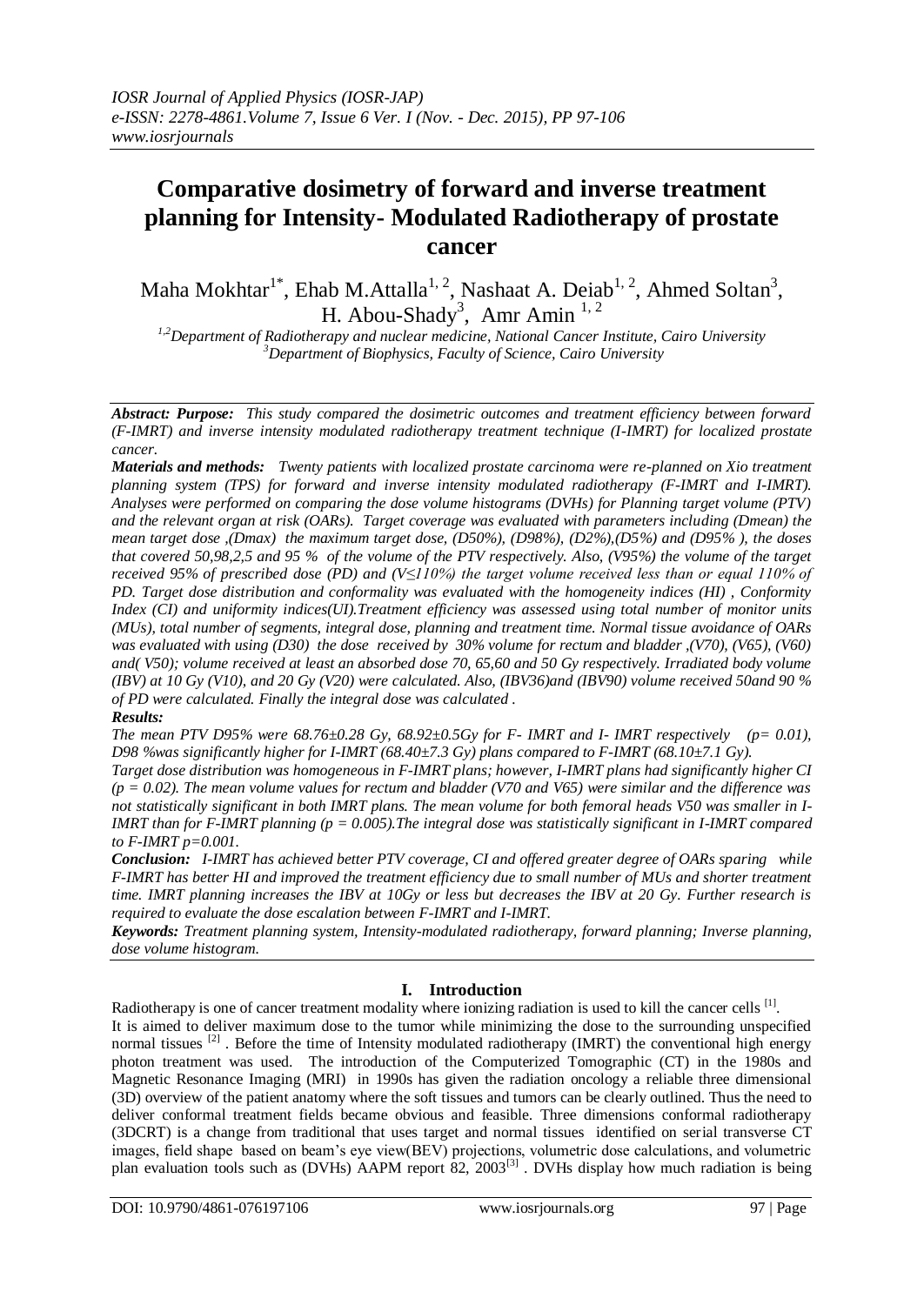delivered to a specific volume of tissue and provide a quantitative evaluation of target coverage as well as dose to normal tissues.

IMRT planning is an extension of 3DCRT that uses ionizing radiation beam intensities and determined by various TPS based on optimization techniques  $\left|^{4}\right|$ . The success of IMRT planning in different tumor sites is dependent on the accuracy of tumor delineation through different imaging modality [5].

Two treatment planning modality are generally applied for step and shoot IMRT, the first method is an extension of three dimension conformal therapy (3-DCRT) and is defined as forward planning (F-IMRT).

It's a very simplified form of IMRT which employ a few beams each with few segments S Webb, 2003<sup>[6]</sup>. The planner tried a variety of configurations of beams, wedges and more than one segment (1-3)is used from each beam direction . These segment shapes are adjusted manually after that, the dose weights of the segments are optimized in trial and error by the planner using a computer algorithm until a suitable homogenous dose match is found to the desired dose prescription. The clinical implementation using the F- IMRT planning is relatively easy, because it is closely related to conventional planning. The clinical implementation of IMRT using forward planning is relatively easy, because it is closely related to conventional planning.

The other technique is Intensity Modulated Radiation Therapy (IMRT) which we denote as inverse planning . It's a fixed delivery technique contain a set of intensity modulated beams enters the patient from multiple directions, which the multi-leaf collimator(MLC) allowed to move in between the segments when the beam is off (Step and shoot). The concept of inverse planning IMRT is that, dose distributions are inversely determined, meaning that the treatment planner must specify the dose distribution that is desired.

The method for calculating the required intensity fluence from each beam segment is done by inverse treatment planning with high computer system using an iterative process to calculate doses with algorithms, starting with the desired result( optimization of fluence map) and then working backwards to generate an optimal way to reach the final goal(desired dose distribution).

Most I-IMRT planning computer systems allow a specification of dose-volume constraints and or dose limits S Webb, 2003<sup>[6]</sup>. Inverse planning is far less related to conventional radiotherapy because the segment shapes are not defined manually ; However, there are complex clinical situations, which require the use of many beam directions and segments; though, in these cases, inverse planning may be the more efficient strategy. In I-IMRT, the number of MUs delivered has increased, reduced the hot spot dose $^{[7]}$ , increase the integral dose to normal tissues<sup>[8-9]</sup> and these has increases the risk of secondary malignancy cancer <sup>[10]</sup> compared to 3DCRT. In addition the prolonged treatment time of I-IMRT may affect the treatment accuracy due to increasing the chances of internal organ movement owing to volume changes ( rectum and bladder) , and patient respiration over time <sup>[11]</sup>. The medical physicist should verify the actual dose delivered to the patient before I-IMRT treatment. AAPM TG119<sup>[12]</sup> guide line are available on how to verify IMRT plans. The quality assurance (QA), time involved in planning and delivery are a logical extension of the experience obtained with conformal radiotherapy. Until The International Commission on Radiation Units and Measurements (ICRU) 83<sup>[13]</sup> Report was released in 2010 for IMRT only and introducing some different concepts and plan evaluation parameters , ICRU 50<sup>[14]</sup> and ICRU 62<sup>[15]</sup> Reports were widely used as an international reference for the prescribing, recording, and reporting of photon beam radiotherapy, including 3DCRT and IMRT.

The aim of the present study is to compare dosimetric quantitative and qualitative in forward-planning (field-infield 3D conformal radiation therapy) and inverse-planning IMRT techniques regarding Physical DVH treatment parameters (Target +OAR) and dosimetric parameters as target dose distribution, coverage volume , normal tissue avoidance, Irradiated body volume (IBV),mean and maximum dose, Homogeneity Index (HI), Conformal number , Conformity Index (CI),Uniformity index(UI) , Over dose Index (ODI) ,Mu, delivery time integral dose and treatment efficiency.

# **II. Materials and Methods**

Twenty patients with localized prostate cancer were CT scanned (General Electric (GE) in supine position. All images obtained with 2.5 mm slice thickness. The PTV and OARs delineation was performed by the radiation oncologist. Two plans F-IMRT and I-IMRT ( PD =72Gy /36 fraction) made on XIO TPS (CMS; Elekta, version 4.4). All I-IMRT plans were consisted , seven coplanar fields, with 0°, 51°, 100°, 151°, 202°, 253° and 304° gantry angles ;while, in F-IMRT 5 fields with 0°, 51°, 90°, 270° and 315° gantry angle . All treatments were delivered by ELEKTA precise (6MV) .

# **Data collection and plan evaluation**

The plans were evaluated qualitatively by comparing, the dose distribution through the patient volume (cut-bycut) and quantitatively with the use of DVHs . The maximum dose, mean dose and a set of values ( Dx%) the percentage dose received by the x% volume of the target volume and (Vx % ) the percentage volume irradiated by x% of the PD ,were obtained for the OARs. To achieve the target coverage and normal tissue sparing the following parameters were used.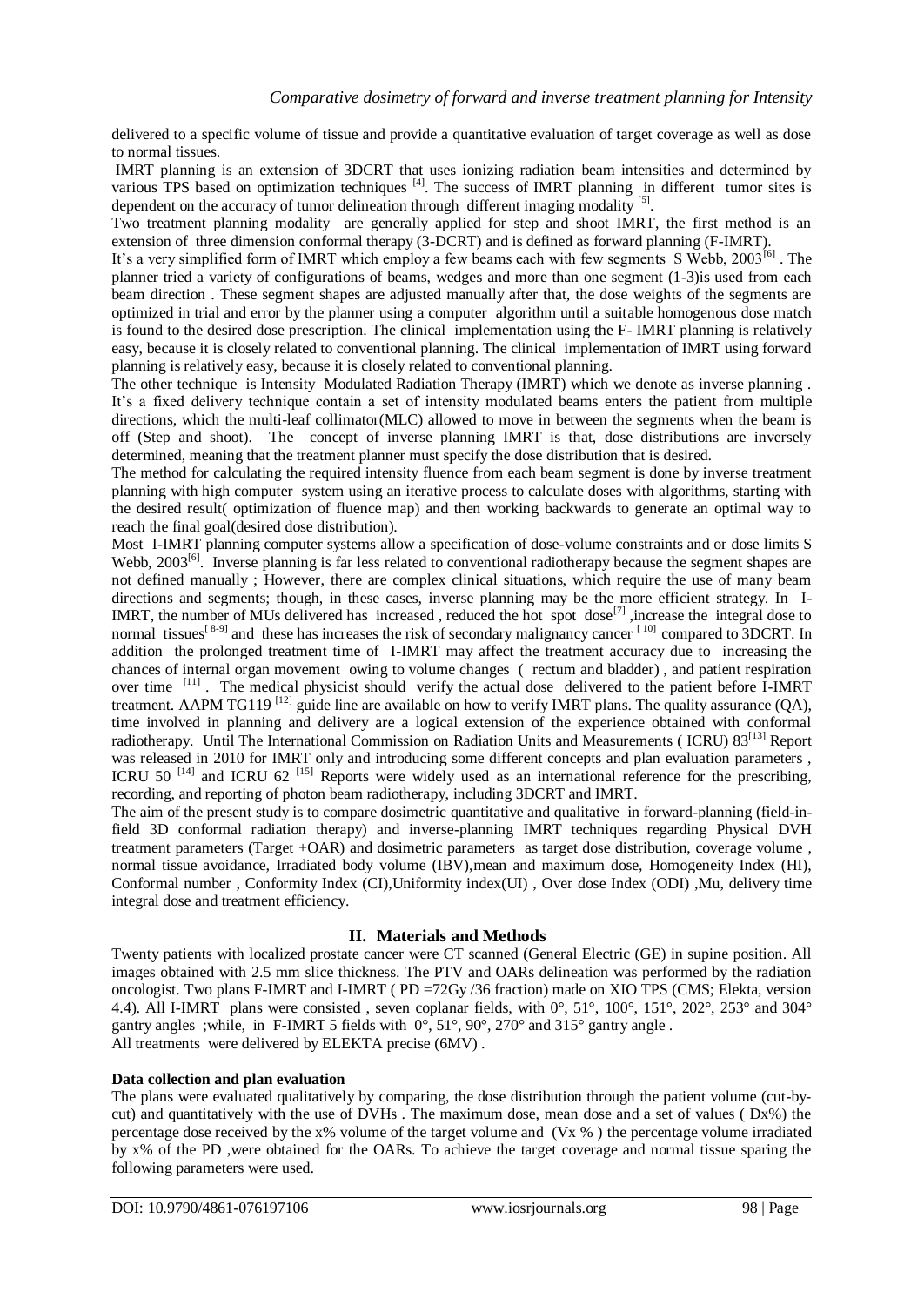# **HI and CI indexes**

Dose homogeneity and dose conformity are independent specifications for evaluating plan quality.

Dose homogeneity characterizes the uniformity of dose distribution within the target volume<sup>[16]</sup> and was defined as the difference between the maximum and minimum dose normalized to the median dose<sup>[7]</sup>.

 $HI = ( D 2\% - D 98\%) / D50\%$ 

Where D2 (maximum), D98 (minimum) and D50 (the median dose to 50%of target volume) represent the doses received by 2, 98 and 50 %volumes of PTV respectively, and HI = Zero is ideal value.

Dose conformity specifies the degree which the high dose region conforms to the target volume [16] and it used for comparison the degree of conformity between plans and was calculated in term of the tumor volume enclosed by 95% isodose line to the PTV volume (V95% / VPTV), and CI=1 is ideal, Therapy and Oncology Group  $RTOG$ <sup>[17-19]</sup>.

## **Uniformity (UI) and Over dose (OD) Indexes**

The dose UI was defined as  $UI = D5 / D95$ , Where D5 and D95 are the dose delivered to 5% and 95% of PTV volume, respectively,  $^{[20-21]}$ .

The ODI was defined as PTV covered by 105% isodose line to PTV volume (V105%/  $V_{PTV}$ ).

#### **OARs**

The degree of organ sparing was compared using DVHs for all patients with F-IMRT and I-IMRT plans. The guideline for OARs evaluation were described in QUANTEC Group report by Marks,  $2010^{[22]}$  table (1). No plan was accepted with hot spot along the rectal wall and bladder to reduce the toxicity risk.

| Table (1) Dose constraints to OARs. |                 |  |  |  |
|-------------------------------------|-----------------|--|--|--|
| Structure                           | Constrains      |  |  |  |
| <b>Bladder</b>                      | $V70 \le 25\%$  |  |  |  |
|                                     | $V65 \leq 50\%$ |  |  |  |
|                                     |                 |  |  |  |
| Rectum                              | V50<50%         |  |  |  |
|                                     | $V60 < 35\%$    |  |  |  |
|                                     | $V65 < 25\%$    |  |  |  |
|                                     | V70<15%         |  |  |  |
|                                     |                 |  |  |  |
| Right and left femoral head         | V50<10%         |  |  |  |
|                                     |                 |  |  |  |

#### **Healthy tissues**

To find the lower dose to normal unspecified tissue, (IBV10 and IBV20) the normal tissue volume receiving radiation dose more than 10 Gy and 20 Gy<sup>[23-24]</sup> respectively were calculated. To estimate the dose outside PTV, ( IBV36 and IBV90) the normal tissue volume received 50% and 90% of PD respectively were calculated . To evaluate the dose to the healthy tissues, the concept of integral dose (ID) was used.

Integral dose is defined as the total energy absorbed by the body, multiplied by volume and computed based on the average organ density, averaged organ dose, and volume.

ID is defined as Integral dose = D .ρ.V (Gy.Kg), Where D, ρ and V are averaged organ dose, averaged organ density and volume, respectively <sup>[23]</sup>. In this study the integral dose is simplicity calculated as:

Integral Dose = Average Dose  $\times$  Volume (unspecified tissue) (Gy.cc)

ID is defined as Integral dose = D .ρ.V (Gy.Kg), Where D,  $\rho$  and V are averaged organ dose, averaged organ density and volume, respectively<sup>[23]</sup>. In this study the integral dose is simplicity calculated as:

Integral Dose=Average Dose × Volume (Gy.cc**)**

#### **Treatment efficiency**

To achieve the treatment efficiency, the mean average segments number, mean MUs, and mean average treatment time were assessed. Both techniques underwent a "dummy run", to simulate the treatment time of a real patient. The treatment time included the time for planning, radiation delivery, in addition to the time required for QA plan verification.

#### **Statistical analysis**

 Data were analyzed using SPSS win statistical package version 22. Numerical data were summarized as means and standard deviations (SD) . The Wilcoxon's matched-pairs test was used to determine statistical differences between volumes and doses in F-IMRT vs I-IMRT plans. The dose–volume parameters of target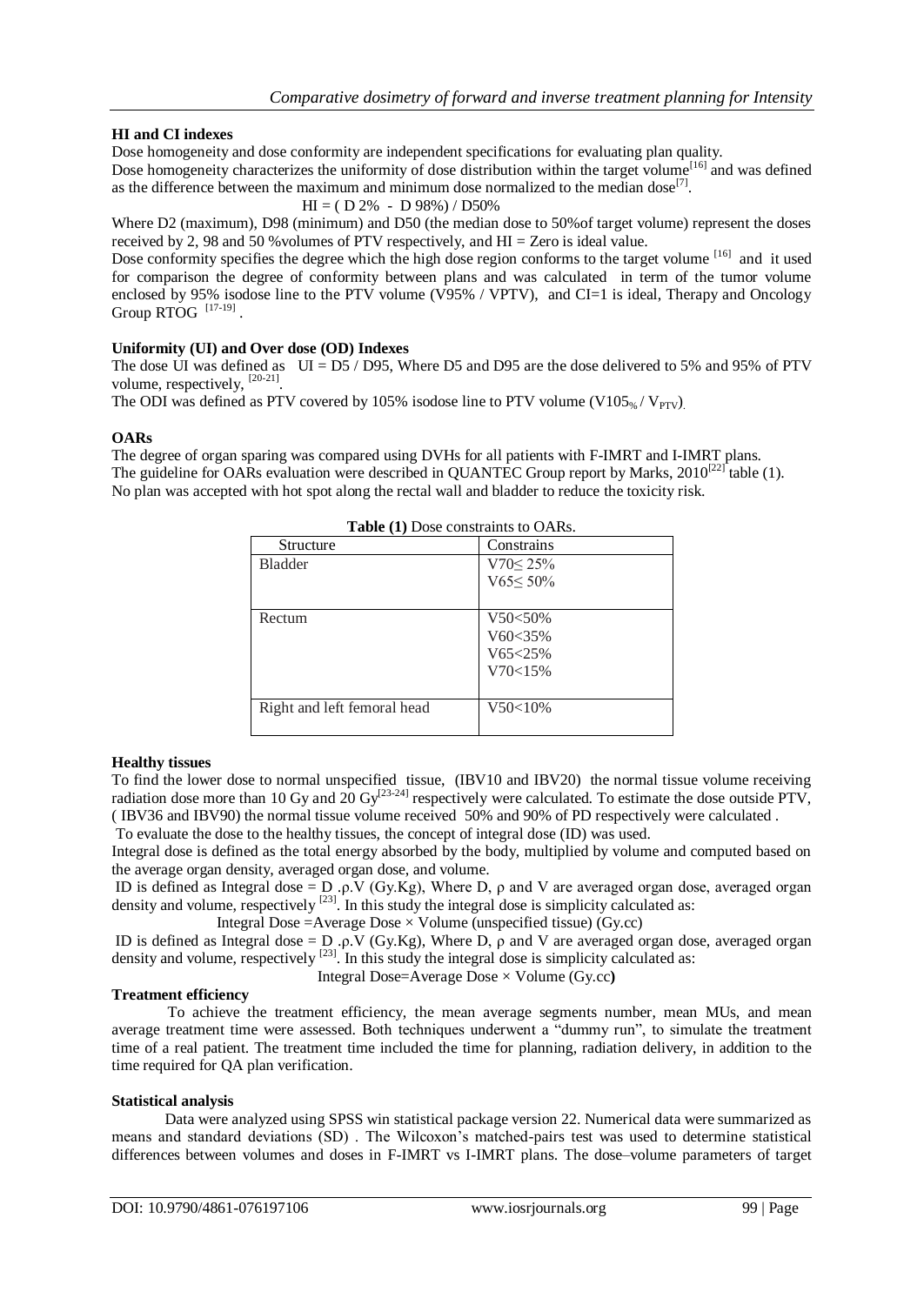volumes and OARs were also measured and compared. Probability (p-value) equal or less than 0.05 is considered significant.

## **III. Results**

Both I-IMRT and F-IMRT techniques had good result regarding PTV coverage, while I-IMRT had shown a slightly sharper dose gradient than the F-IMRT plans. Figure (1) showed the isodose distribution of the F-IMRT and I-IMRT techniques in transverse CT section.

#### **Target coverage, dose Conformity and dose Homogeneity index**

 Tables (2- 3) summarized the dosimetric results of the PTV. The planning objective in both techniques were achieved nearly the same result; however ,the differences were statistically not significant in term of Dmax (75.1±1.53 ,76.3±1.58Gy), D mean (71.48±0.72,71.98±0.78Gy), D50%( 71.82± 0.87,72.2± 0.80 Gy ) , D5%  $(74.33 \pm 1.42, 73.71 \pm 1.16$ Gy), V $\leq$ 110  $(2.95 \pm 2.03.1.99 \pm 2.83$ %), ODI( 0.1 $\pm$ 0.03, 0.13 $\pm$ 0.02 %) and  $UI(1.08\pm0.46, 1.06\pm0.26 \text{ Gy})$  in F-IMR and I-IMRT respectively.

I-IMRT showed a slightly considerably difference in PTV dose coverage with V95% , D98% , D95, D2 and the differences were statistically significant compared to F-IMRT table (2).

F-IMRT had better acceptable dose homogeneity  $(0.097\pm0.054 \text{ Gy})$  compared to I-IMRT  $(0.095\pm0.17 \text{ Gy})$  and the differences was statistically significant table (3). The isodose distribution shown a bit better conformity to the PTV in I-IMRT( $0.964 \pm 0.011$ ) compared with F-IMRT ( $0.961 \pm 0.010$ ) plans and the differences was statistical significant ( $p=0.02$ ). I- IMRT reduced the hotspots volume by 4% compared to F-IMRT table (2); however, the difference was statistically not ssignificant.



**Figure 1** the isodose distribution in the transverse CT section (a) F-IMRT and (b) I-IMRT plans.

#### **Organ at risk (OARs)**

Table (4 ) and figure 2(b-e) summarize the dosimetric result of OARs.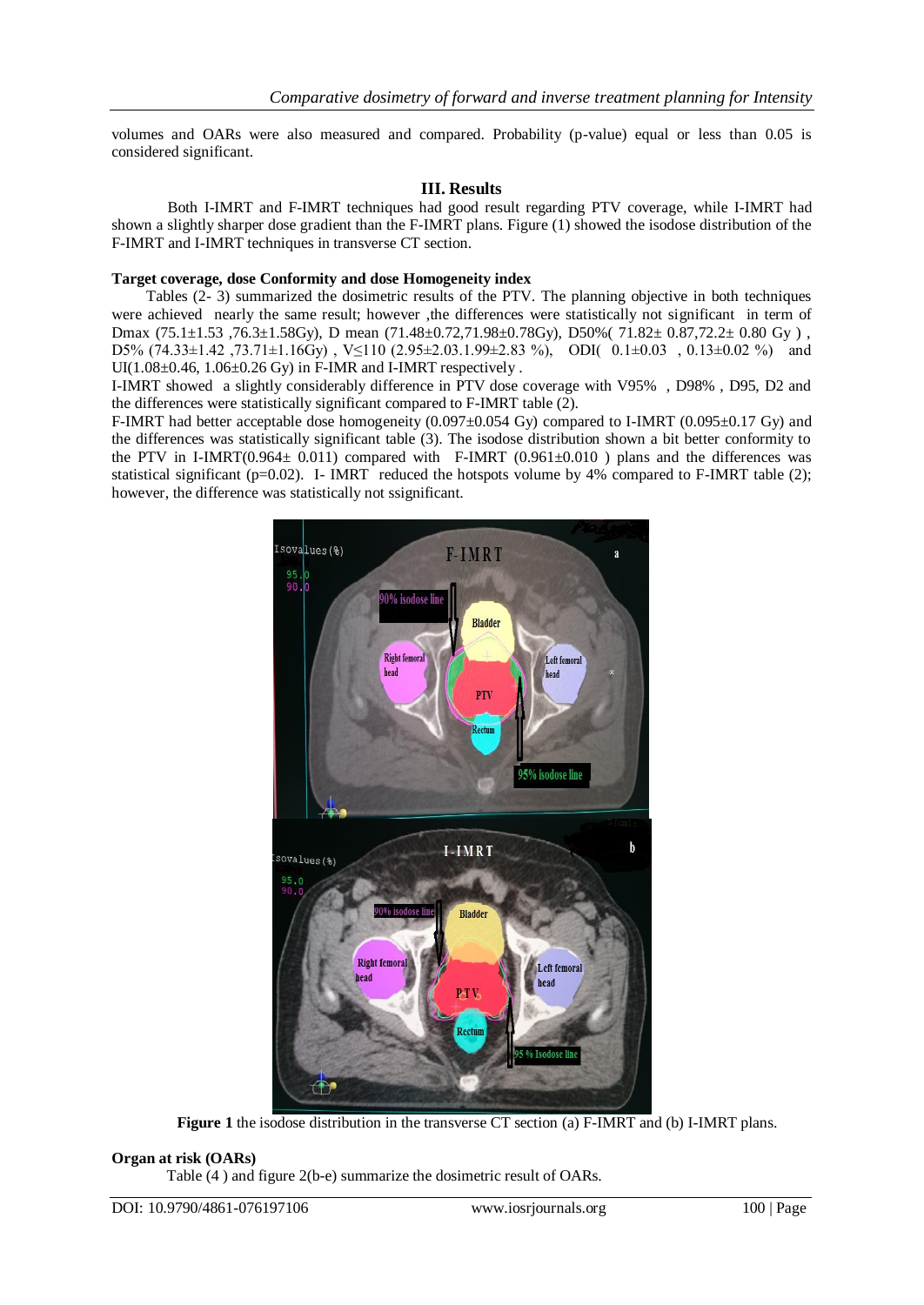Both techniques achieved organ sparing according to OUANTIC<sup>[22]</sup> guide constraint ,table (1). The DVHs analysis for rectum and both femoral heads showed that I-IMRT were better than F-IMRT technique while in bladder both techniques had similar result; however, these differences were statistically not significant. The mean dose for rectum (D30%) was (56.36±9.36, 47.14± 9.96Gy) for F-IMRT and I-IMRT respectively, and the differences were statistically significant table(4) . D30% for bladder was (10.16 $\pm$  18.62, 10.90 $\pm$ 20.04 Gy) with F-IMRT and I-IMRT respectively; however, the differences were statistically not significant. Regarding the rectum and bladder volumes received 70, 65, 60, 50 Gy, there was a small difference between both techniques; however, the differences were statically not significant table (4).

The average mean doses for right femoral head were  $(30.39 \pm 6.43, 25.12 \pm 5.07$  Gy for F-IMRT and I-IMRT respectively ;however, the difference were statistically not significant while, the average mean dose (V50) were  $(2.99 \pm 4.4, 0.24 \pm 0.86\%)$  for F-IMRT and I-IMRT respectively and (p=0.003).

The average mean dose for left femoral head were  $(30.71 \pm 5.19, 24.77 \pm 6.38$  Gy for F-IMRT and I-IMRT respectively ; however, the differences were statically not significant while, the mean dose (V50) were (3.03  $\pm$ 4.25,  $0.14 \pm 0.32\%$  for F-IMRT and I-IMRT respectively, (p=0.06) table (4).

| <b>Table (2)</b> $D_{max}$ (Gy), $D_{mean}$ (Gy), $D_{95\%}$ (%), $D_{98\%}$ (%), $D_{2\%}$ , $D_{5\%}$ (%), (%), $V_{\leq110\%}$ (%)plans, where $D_{max}$ : |                                                                                                 |  |  |  |  |
|---------------------------------------------------------------------------------------------------------------------------------------------------------------|-------------------------------------------------------------------------------------------------|--|--|--|--|
|                                                                                                                                                               | maximum dose to, $D_{mean}$ : mean dose, $D_{min}$ : minimum dose for PTV in F-IMRT and I-IMRT. |  |  |  |  |

| Parameter     | $D_{\text{max}}$ (Gy) |                  | $D_{mean}$ (Gy)  |                  | $D_{50\%}$ (Gy)   |                  | $D_{98\%}$ (Gy)     |                  |  |
|---------------|-----------------------|------------------|------------------|------------------|-------------------|------------------|---------------------|------------------|--|
|               | F-IMRT                | I-IMRT           | F-IMRT           | I-IMRT           | F-IMRT            | I-IMRT           | F-IMRT              | I-IMRT           |  |
| $Mean \pm SD$ | $75.1 \pm 1.53$       | $76.3 \pm 1.58$  | $71.48 \pm 0.72$ | $71.98 \pm 0.78$ | $71.87 \pm 0.53$  | $72.21 \pm 0.8$  | $67.19 \pm 0.62$    | $67.75 \pm 0.95$ |  |
| P-Value       |                       | 0.06             |                  | 0.08             |                   | 0.12             |                     | $0.04*$          |  |
|               |                       |                  |                  |                  |                   |                  |                     |                  |  |
| Parameter     | $D_{2\%}$ (Gy)        |                  | $D_{5\%}$ (Gy)   |                  | $V_{95\%}$ (%)    |                  | $V\leq_{110\%}($ %) |                  |  |
|               | F-IMRT                | I-IMRT           | F-IMRT           | I-IMRT           | F-IMRT            | <b>I-IMRT</b>    | F-IMRT              | I-IMRT           |  |
| $Mean \pm SD$ | $74.23 \pm 1.27$      | $74.61 \pm 1.46$ | $74.33 \pm 1.42$ | $73.71 \pm 1.16$ | $97.04 \pm 1.002$ | $97.64 \pm 1.09$ | $2.95 \pm 2.03$     | $1.99 \pm 2.83$  |  |
| P-Value       |                       | $0.021*$         | 0.19             |                  | $0.04*$           |                  | 0.1                 |                  |  |
|               |                       |                  |                  |                  |                   |                  |                     |                  |  |
| Parameter     |                       | $D_{min}(Gy)$    | D $95\%$ (Gy)    |                  | $V90\%$ (%)       |                  |                     |                  |  |
|               | F-IMRT                | I-IMRT           | F-IMRT           | I-IMRT           | F-IMRT            | I-IMRT           |                     |                  |  |
| Mean $\pm$ SD | $58.35 \pm 3.9$       | $60.2 \pm 2.25$  | $68.76 \pm 0.28$ | $68.99 \pm 0.54$ | $99.23 \pm 4.9$   | $99.49 \pm 5.1$  |                     |                  |  |
| P-Value       |                       | $0.03*$          |                  | $0.01*$          |                   | $\leq 0.001*$    |                     |                  |  |

 $*P$ -values  $< 0.05$ .

**Table (3)** the homogeneity index (HI), conformity number (CI), monitor units (MU), number of segments, uniformity index (UI), over dose index, planning time and treatment time in F-IMRT and I-IMRT plans.

| unformer moon (01), over dose moon, painting three area from the me in France and France pains. |                    |                   |                    |                   |                  |                 |                |                 |
|-------------------------------------------------------------------------------------------------|--------------------|-------------------|--------------------|-------------------|------------------|-----------------|----------------|-----------------|
| Parameter                                                                                       | ΗΙ                 |                   |                    |                   | UI               |                 | <b>ODI</b>     |                 |
|                                                                                                 | F-IMRT             | <b>I-IMRT</b>     | F-IMRT             | I-IMRT            | F-IMRT           | I-IMRT          | F-IMRT         | <b>I-IMRT</b>   |
| Mean $\pm$ SD                                                                                   | $0.097 \pm 0.054$  | $0.095 \pm 0.17$  | $0.961 \pm 0.010$  | $0.964 \pm 0.011$ | $1.08 \pm 0.017$ | $1.06 \pm 0.29$ | $0.10\pm0.03$  | $0.13 \pm 0.02$ |
|                                                                                                 |                    |                   |                    |                   |                  |                 |                |                 |
| P-Value                                                                                         | $0.008*$           |                   | 0.02               |                   | 0.232            |                 | 0.             |                 |
|                                                                                                 |                    |                   |                    |                   |                  |                 |                |                 |
| Parameter                                                                                       |                    | <b>MUs</b>        | Number of segments |                   | Planning time    |                 | Treatment time |                 |
|                                                                                                 | F-IMRT             | I-IMRT            | F-IMRT             | <b>I-IMRT</b>     | F-IMRT           | I-IMRT          | F-IMRT         | I-IMRT          |
| Mean $\pm$ SD                                                                                   | $665.64 \pm 57.44$ | $719.6 \pm 103.5$ | $5.6 \pm 1.71$     | $91.38 \pm 9.06$  | $40+9.5$         | $65 \pm 13.4$   | $22.5 \pm 7.7$ | $38+9$          |
|                                                                                                 |                    |                   |                    |                   |                  |                 |                |                 |
| P-Value                                                                                         |                    | 0.04              | ${}_{0.001}$       |                   | 0.012            |                 | $\leq 0.001$   |                 |

 $*P-values < 0.05$ .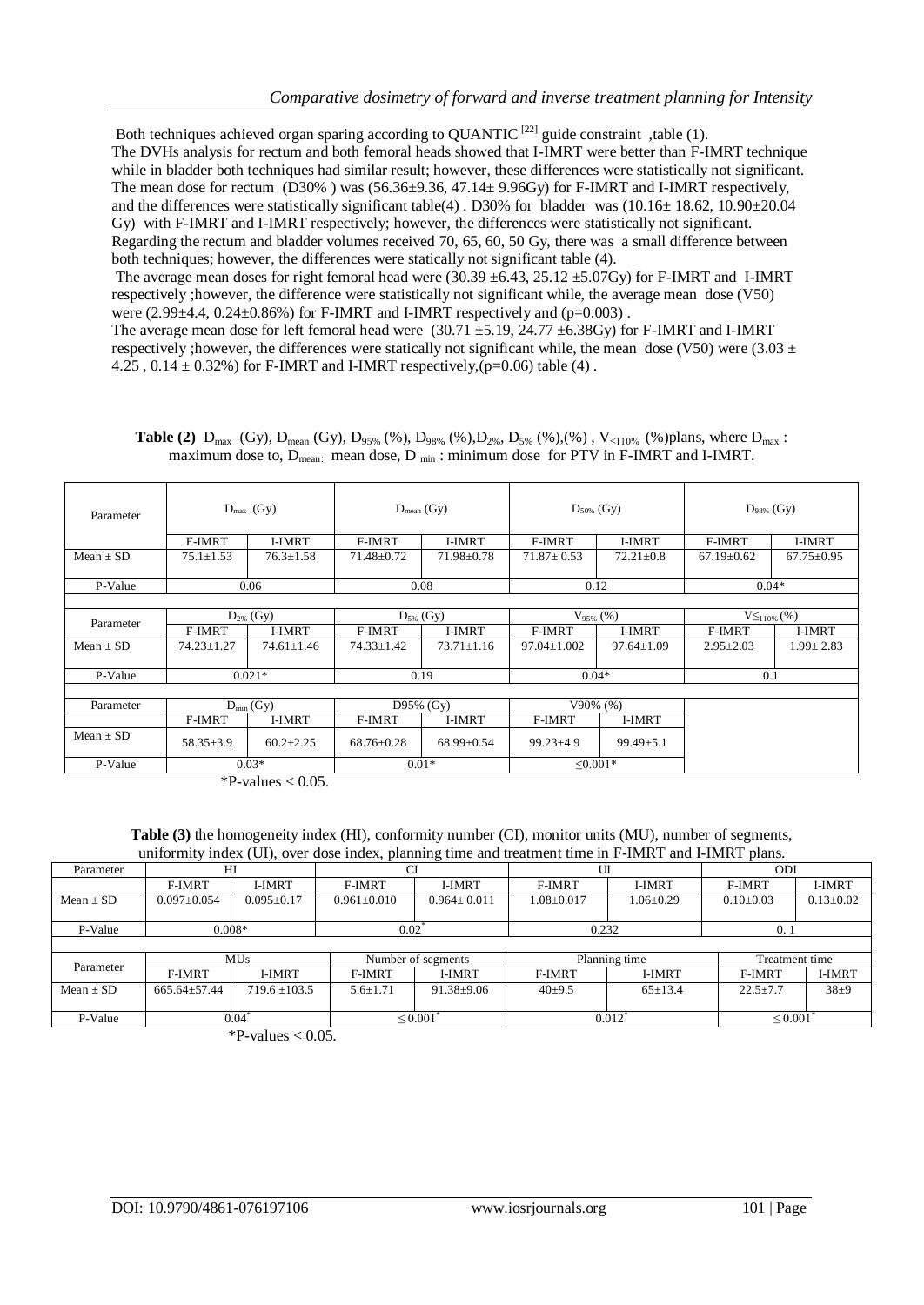| <b>OARs</b>      | DVH parameter             | F-IMRT            | I-IMRT            | P-Value  |
|------------------|---------------------------|-------------------|-------------------|----------|
|                  | $D_{mean}(Gy)$            | $42.58 \pm 7.59$  | $40.58 \pm 5.61$  | 0.3      |
|                  | D $30\%(Gy)$              | 56.36±9.36        | $47.14 \pm 9.96$  | $0.05*$  |
|                  | $V_{50Gy}(\% )$           | $37.15 \pm 12.27$ | $29.74 \pm 8.28$  | 0.08     |
| Rectum           | $V_{60Gy}(\% )$           | $26.7 + 9.8$      | $17.9 \pm 6.47$   | 0.1      |
|                  | $V_{65Gy}(\% )$           | $20.54 \pm 8.59$  | $11.87 \pm 5.1$   | 0.1      |
|                  | $V_{70Gy}$ (%)            | $9.02 \pm 7.38$   | $4.82 \pm 3.2$    | 0.2      |
|                  | $D_{mean}(Gy)$            | $40.30 \pm 9.5$   | $40.30 \pm 6.21$  | 0.5      |
| <b>Bladder</b>   | D $30\%(Gy)$              | $10.16 \pm 18.62$ | $10.90 \pm 20.04$ | 0.2      |
|                  | $V65_{Gy}$ (%)            | $22.56 \pm 8.78$  | $18.37 \pm 5.22$  | 0.2      |
|                  | $V_{70Gy}$ (%)            | $11.01 \pm 6.47$  | $10.74 \pm 4.5$   | 0.07     |
| RT head of femur | $D_{mean} (Gy)$           | $30.39 \pm 6.43$  | $25.12 \pm 5.07$  | 0.06     |
|                  | $V_{50Gy}(\% )$           | $2.99{\pm}4.4$    | $0.24 \pm 0.86$   | $0.003*$ |
| LT head of femur | $\overline{D_{mean}}(Gy)$ | $30.71 \pm 5.19$  | $24.77 \pm 6.38$  | 0.06     |
|                  | $V_{50Gy}$ (%)            | $3.03 \pm 4.25$   | $0.14 \pm 0.32$   | $0.005*$ |

#### **Table (4).**The dose–volume parameters for the different OARs for F-IMRT and I-IMRT plans. Where D<sub>mean</sub>: mean dose to organ

 $*P-values < 0.05$ .

#### **Table (5)** Dosimetric parameters for the normal healthy tissue represented as mean and standard deviation (SD).

| <b>DVH</b> Parameters | $F-IMRT$ (Mean $\pm$ SD) | I- IMRT(Mean $\pm$ SD) | P-Value       |
|-----------------------|--------------------------|------------------------|---------------|
| D mean $(cGy)$        | $412.4 \pm 139.57$       | $480.25 + 167.28$      | ≤0.001*       |
| IrV $10(%)$           | $16.3 \pm 5.82$          | $19.37 \pm 6.85$       | $0.04*$       |
| IrV20 $(% )$          | $10.19 + 3.78$           | $13.48 + 4.97$         | $\leq 0.001*$ |
| IrV36 $(%)$           | $5.65 \pm 2.4$           | $6.37 + 2.97$          | $0.003*$      |
| IrV90 $(%)$           | $0.27 \pm 1.13$          | $0.01 + 0.019$         | $\leq 0.001*$ |
| Integral $dose(cGv)$  | 687.59±425               | $800.72 \pm 608$       | $0.001*$      |
|                       |                          |                        |               |

 $\overline{\text{P}-\text{values}}$  < 0.05.

#### **Treatment MUs, MLC segment, Integral dose for normal healthy tissue, treatment time and time efficiency**

Table( 3) showed that, the average planning time  $65 \pm 13.4$  minutes (range 40–75 minutes) was longer in I-IMRT compared to F-IMRT 40  $\pm$ 9.5 minutes (range 30–65 minutes) and the difference was statistically significant. The mean delivery treatment time of I- IMRT (38  $\pm$ 9 min) was longer than F-IMRT (22.5  $\pm$ 7.7 min) and the difference was statistically significant.

The average number of segment was (5.6±1.71, 91.38±7.06) for F-IMRT and I-IMRT respectively, table (2), and this was statistically significant ( $p \le 0.001$ ). I-IMRT increased the number of MUs (719.6  $\pm$ 103.5 MUs) compared to F-IMRT (665.64± 57.44MUs) . I-IMRT increased the number of segment by factor15 compared to F-IMRT .The larger number of MUs in I-IMRT could lead to higher integral, dose table (5) and this was statistically significant ( $p=0.04$ ). I-IMRT reduced the hot spot by factor 4% owing to beam modulation during plan optimization.

Regarding unspecified normal tissue , the mean average volume was smaller with F-IMRT compared to I-IMRT table (5) in lower radiation dose region (IBV10, IBV20 ) and, the differences were statistically significant. The mean irradiated volume received 20Gy was smaller than 10 Gy .

In middle radiation dose region (IBV36), F-IMRT was smaller, with bigger normal tissue volume received 50% of prescribed dose compared to I-IMRT and the difference was statistically significant table(5).

In higher dose region (IBV90), the treated normal tissue volume was higher in F-IMRT compared to I-IMRT and the difference was statistically significant table (5).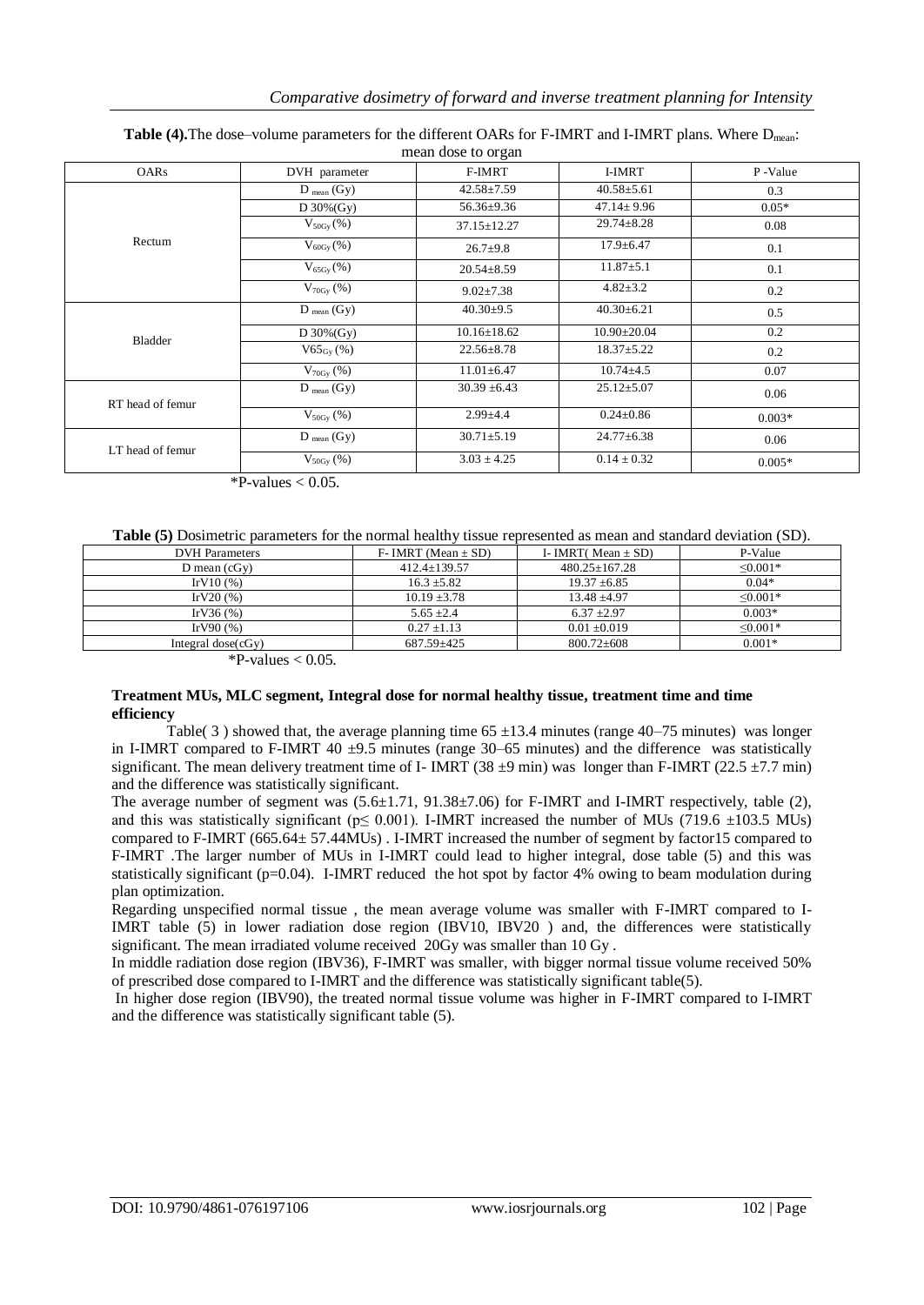

**Figure 2**(a-e) Mean DVH for (a) PTV, (b) Rectum, (c) Bladder, (d) RT femur and (e) LT femur.

# **IV. Discussion**

#### **Target coverage, dose conformity and dose homogeneity index**

The employment of newer and complex technologies for the treatment of tumors improve target coverage while keeping normal tissue doses under known thresholds to avoid the complications ;however, conventional forward technique is used in some cases as pelvis and lungs which have not small PTV margins and dose delivered in one or two phases according to the plan complexity . Also, it is used in some head and neck cases with certain beam arrangement and the high dose delivered in phases to save OARs.

it was observed, both techniques rendered similar and nearly equivalent target dose volume distributions that was able to reach our planning goals and reduce the dose spillage to the healthy tissues ; however, the results showed that I-IMRT achieved better target dose coverage , higher degree of conformality for the concavity PTV and reduced high dose region to the surrounding normal tissue and rectal wall.

I-IMRT optimization provided a uniform dose distribution, and produced greater dose inhomogeneity through steep dose gradients in target volume compared with F-IMRT(P=0.841). The greater dose inhomogeneity was due to ideal optimized I- IMRT plans which, cannot be executed with the use of existing multileaf collimator systems. Also, the isocenter (reference point) was placed anywhere inside the treated volume including those locations that may be near a low-dose region or inside an normal tissue where, it used for positioning the patient in the treatment machine and this was critical for dose delivery [43] . our results were met ICRU 83 guidelines .

According to the RTOG and ICRU 83 guidelines, the CI in I-IMRT has able to conform the dose distribution to the concavity of target volume and achieved improvement with better sparing of critical and uninvolved surrounding structures. Our results were in contrast to the study reported by Fisher  $[24]$  and consistent with other studies reported by<sup>[25-26]</sup>. This contradiction may be due to variation in tumor shape and relevant OARs.

I- IMRT reduced hot dose spots in, due to beam modulation during optimization and our result is consistent with S. Moorthy $^{[7]}$ .

# **Treatment MUs, MLC segment and Integral dose for normal healthy tissue**

F-IMRT has reduced MUs by approximately 7.53% due to small number of beams and segments compared to F-IMRT.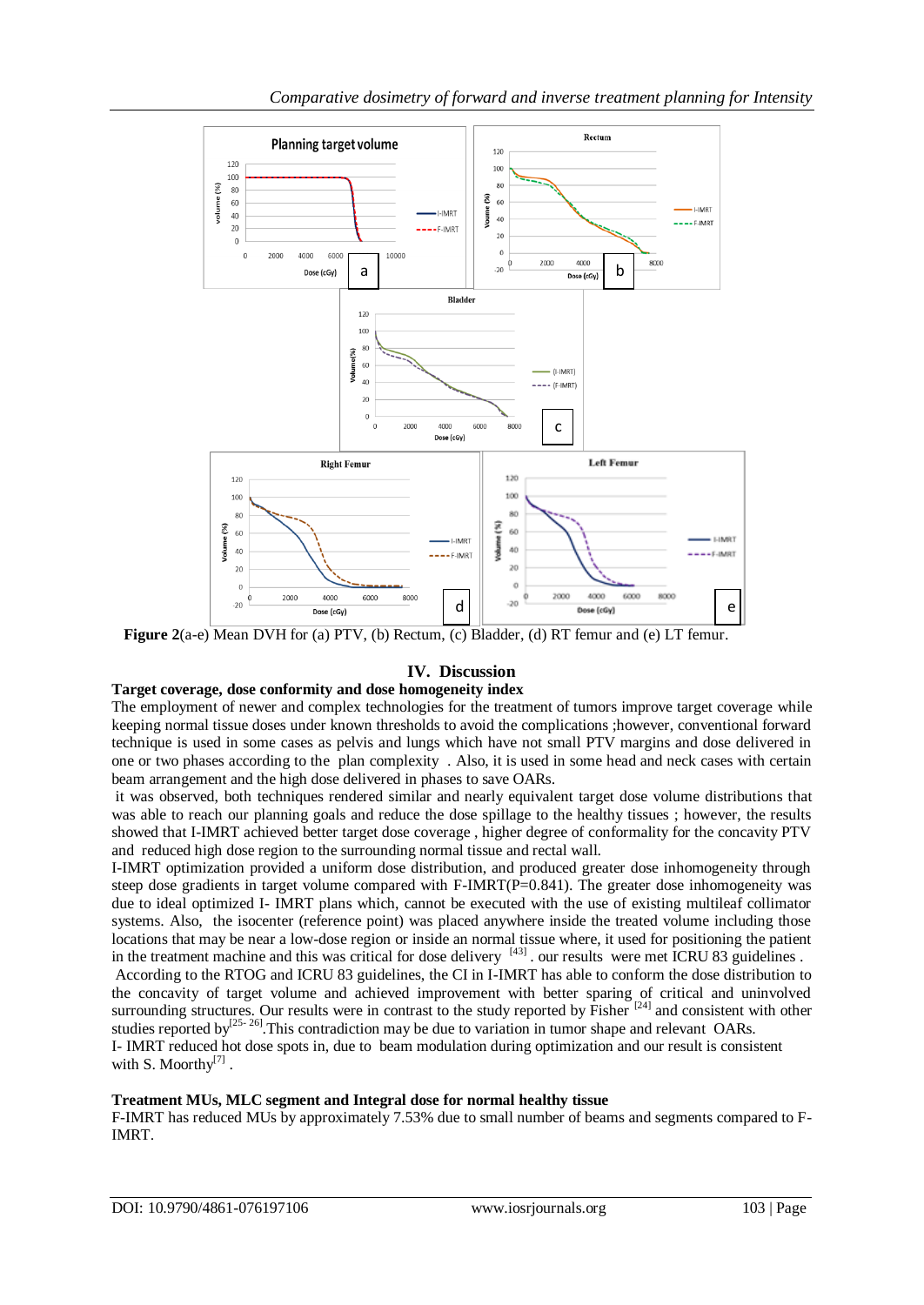F-IMRT has reduced the number of segment and our result was consistent with J. Luc  $[27]$  who reported that, reducing number of segment could limit the degree of intensity modulation and compromise the dose distribution.

The mean delivery time of I-IMRT was longer than F-IMRT owing to the larger number of beams, segments, MUs delivered and the dead time in the gantry rotation from field to field.

F-IMRT has shown to spare more healthy tissue in low dose region at  $V_{10Gy}$  and  $V_{20Gy}$  compared to I-IMRT. Similar results were showed that the large percentage of healthy tissue received 10-20Gy of radiation with  $3DCRT$ <sup>[25-26, 28]</sup>. I-IMRT had statistically significant reduction in the volume of healthy tissue irradiated in the medium dose region (IrV36).I-IMRT has achieved better sparing to normal healthy tissue in high dose region and showed greater dose spillage outside PTV.

F-IMRT has reduced the integral dose by 14% compared with I-IMRT, our result were consistent with Bland, et al. and Pirzkall, et al.  $[8-9]$  and in contrast to Shirani, et al.  $[26]$ .

Aoyama, et al. reported that a larger number of MUs would result in a higher integral dose [29], however,

Leire, et al.  $^{[25]}$  reported that, the integral dose does not depend on the number of MUs only  $^{[29]}$ , but also, depends on the target volumes and shapes.

## **OARs sparing**

Both techniques achieved QUANTEC guide lines <sup>[22]</sup> and other studies<sup>[8]</sup> which recommended that, the relative volume received 70 Gy (V70) for rectum was less than 20% of total rectal volume and, (V70) for the bladder  $[12]$  was less than 35%.

I-IMRT decreased the average volume of OARs received high dose by 3.6% (range 0.27-8.8 %).

Regarding the DVHs, figure2(b-e) ,I-IMRT has spared OARs better in high dose region and have a maximum protection compared to F-IMRT, because in F-IMRT, it should be covered the PTV firstly due to the limitation dose in OARs.

I-IMRT technique was better in reducing the dose in the high-dose region in bladder; however, F-IMRT reduced the dose in the low- and medium-dose regions.

I-IMRT reduced the high doses in rectal wall in all patients compared to F-IMRT.

It was reported that the higher radiation dose delivered to small volume of rectum was the primary cause of late toxicities or late rectal bleeding.

Based on the dosimetric results for the rectum in this study, patients treated with I-IMRT were suffered less rectal complications; however, the relation between toxicity and rectal dose-volume with I-IMRT would be investigated with long-term follow up.

Regarding dose-volume relationship, the study has presented the constraints on localization of the OARs during treatment, as well as the duration of follow-up necessary to determine their toxicity.

Lou, *et al.* <sup>[27]</sup> compared the dosimetry of 3DCRT and IMRT plans based on dose-volume histograms DVHs for rectum and bladder. The daily variation of rectum and bladder volumes and dose to these structures has been shown to vary considerably for a given patient during the whole course of the treatment. The DVHs for rectum and bladder were varied between institutions <sup>[20]</sup> because volumes of these structures on planning CT varied between patients. These variation were independent among institutions , due to the differences in the institution's planning criteria and techniques. It was observed that F-IMRT spared rectum and bladder better in low dose region compared I-IMRT. Although the difficulties in determining the relation between bladder dosevolume and toxicity, QUANTEC guide lines recommended that no more than 35% and 50% of the bladder volume (bladder + wallcontents) receive a dose greater than 70 and 65 Gy, and this recommendation was based on the treatment outcome of patients treated with 3-DCRT. our result were met these constraint.

IMRT were achieved smaller volume (V50) in both femoral heads than F-IMRT due to beam arrangement in optimization and a choice of treatment technique was a significant predictor for femoral head necrosis.

#### **Treatment planning time and treatment efficiency**

The average treatment planning time in I-IMRT ( automated segments) has required 65 min which was work loaded for the planner due to, computational time for optimization process and planning algorithms .The planning time would be shortened as the planner had more experience .

The mean treatment time of I-IMRT was longer due to the number of beams, dead time in the gantry rotation from field to field ,number of segments and the larger number of MUs delivered.

F-IMRT had an advantage in shorting the treatment time, it was usefully not only in reduction the chance of the intra-fractional motion of patients, but also decreased the internal organ motion and also, reduction the time that the patients required to maintain a full bladder. Another advantage it was necessary for work loaded radiotherapy centers and thus decrease the patient waiting list.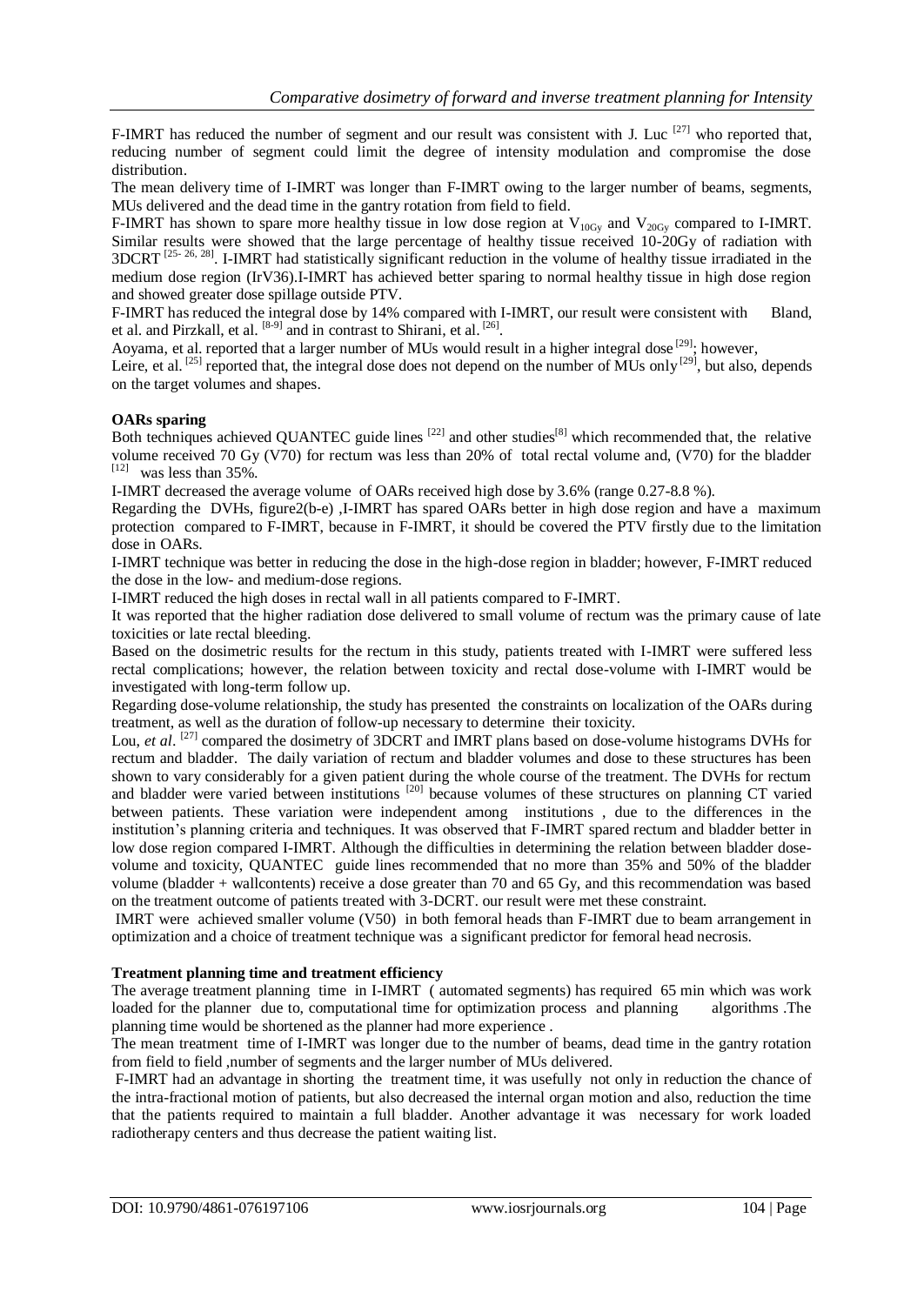F-IMRT has reduced MUs by approximately 7.53% due to small number of beams and segments compared to F-IMRT ,and our result was consistent with J. Luc  $[27]$  who reported that, reducing number of segment could limit the degree of intensity modulation and compromise the dose distribution.

The mean delivery time of I-IMRT was longer than F-IMRT owing to the larger number of beams, segments , MUs delivered and the dead time in the gantry rotation from field to field.

F-IMRT has shown to spare more healthy tissue in low dose region at V10Gy and V20Gy compared to I-IMRT. Similar results showed that the large percentage of healthy tissue received 10-20Gy of radiation with 3DCRT [25-

 $26, 28$ ]. I-IMRT had statistically significant reduction in the volume of healthy tissue irradiated in the medium dose region (IBV36).I-IMRT has achieved better sparing to normal healthy tissue in high dose region and showed greater dose spillage outside PTV.

F-IMRT has reduced the integral dose by 14% compared with I-IMRT, our result were consistent with Bland, et al. and Pirzkall, et al. [8-9] and in contrast to Shirani, et al. <sup>[26]</sup>.

Aoyama, et al . reported that a larger number of MUs would result in a higher integral dose[ 29 ]; however,

Leire ,et al.[25] reported that, the integral dose does not depend on the number of MUs only[29], but also, depends on the target volumes and shapes.

The higher number of MUs in I-IMRT had the effect in increasing the risk of a secondary malignancy due to an increase in amount of radiation transmitted, scatter and leakage through multi-leaf collimator (MLC). This result was consistent with other study [27, 29, 30-31]. Kry, et al.[32] reported that I-IMRT may be increased the 10-year incidence of second malignancies from 1% in patients treated with 3DCRT to 1.75% in patients treated with IMRT.

#### **V. Conclusion**

I-IMRT is a better technique compared to F-IMRT but it need some margins to improve and optimize the dose distributions resulting an improvement PTV coverage

I-IMRT has achieved better CI and PTV coverage. It also has the ability to preserve more OARs at the expense of decreasing target homogeneity, increases the delivered integral dose resulting in, increasing the risk of secondary malignancy. Besides, it also achieved reduction in the volume of normal healthy tissue receiving high dose (IBV90).

On the other hand, F- IMRT has provided better conformality dose distribution, decreased the number of MUs. It also, irradiated smaller volume of normal healthy tissue in the low to medium dose region and delivered lower integral doses.

F-IMRT has smaller number of MUs and thus shortens the treatment time was delivered than I-IMRT which was more comfortable for the patient and useful in decreasing the machine work load in busy department.

In order to achieve similar results of I-IMRT in term of target coverage and dose homogeneity distribution, mixed energies ( 6 and 15 MV) are needed.

To choose between the two techniques it is necessary to see the patients' characteristics case by case. when the radiation oncologist prescribed a total dose to PTV  $\leq$  72 Gy, it is useful to choose the conventional forward technique, while in cases of high dose to PTV ( $\geq$ 74 Gy) further dosimetric study is required to

#### **References**

- [1]. Brahme, A. "Optimization of stationary and moving beam radiation therapy techniques." Radiother. Oncol. 12(2):129–140 ,1985. [2]. National Cancer Institute. Prostate Cancer Screening. Available at:
- http://www.cancer.gov/cancertopics/pdq/screening/prostate/HealthProfessional/page2. Accessed March, 2013.

evaluate dose escalation , clinical benefits and treatment efficiency.

- [3]. Guidance document on delivery, treatment planning, and clinical implementation of IMRT: Report of the IMRT subcommittee of the AAPM radiation therapy committee. AAPM Report 82, 2003.
- [4]. Wui-Jin Koh and David H.: Moore, Cervical cancer, Gunderson &Tepper, Clinical Radiation Oncology; Chapter 56, 2012.
- [5]. Benedick A. Fraass, Shruti Jolly, and Avraham Eisbruch.: Conformal Therapy and Intensity Modulated Radiation Therapy: Treatment Planning, Treatment Delivery, and Clinical Results, Gunderson & Tepper, Clinical Radiation Oncology; Chapter 15, 2012.
- [6]. S Webb the physical basis of IMRT and inverse planning. British Journal of Radiology; 76; 678-689, 2003.
- [7]. Suresh Moorthy, M.Phil,. Narayana Murthy, Saroj Kumar Das Majumdar, MD, DNB, Hamdy El Hateer, R. Mohan, V. Ramanathan, B.Sc, Dosimetric Characteristics of IMRT versus 3DCRT for Intact Breast Irradiation with Simultaneous Integrated Boost, Austral - Asian Journal of Cancer ;ISSN-0972-2556, Vol. 11, No. 3, July 2012.
- [8]. Bland MJ, Altman DJ, Statistical method for assessment agreement between two method of clinical measurements, Lance; 1: 307- 10 1986
- [9]. Pirzkall A. Carol M, Comparison of intensity modulated radiotherapy with conventional conformal radiotherapy for complex shape tumor, Int J radiant, Oncol boil phy; 67: 1135-44,2007.
- [10]. Hall EJ and Wuu CS. Radiation-induced second cancers: The impact of 3D-CRT and IMRT. Int J Radiat Oncol Biol Phys; 56(1): 83–88, 2003.
- [11]. Huang E, Dong L, Chandra A, Kuban DA, Rosen II, Evans A and Pollack A. Intrafraction prostate motion during IMRT for prostate cancer. Int J Radiat Oncol Biol Phys; 53(2): 261–268, 2002.
- [12]. IMRT commissioning: Multiple institution planning and dosimetry comparisons, a report from AAPM Task Group 119, 2009.

DOI: 10.9790/4861-076197106 www.iosrjournals.org 105 | Page